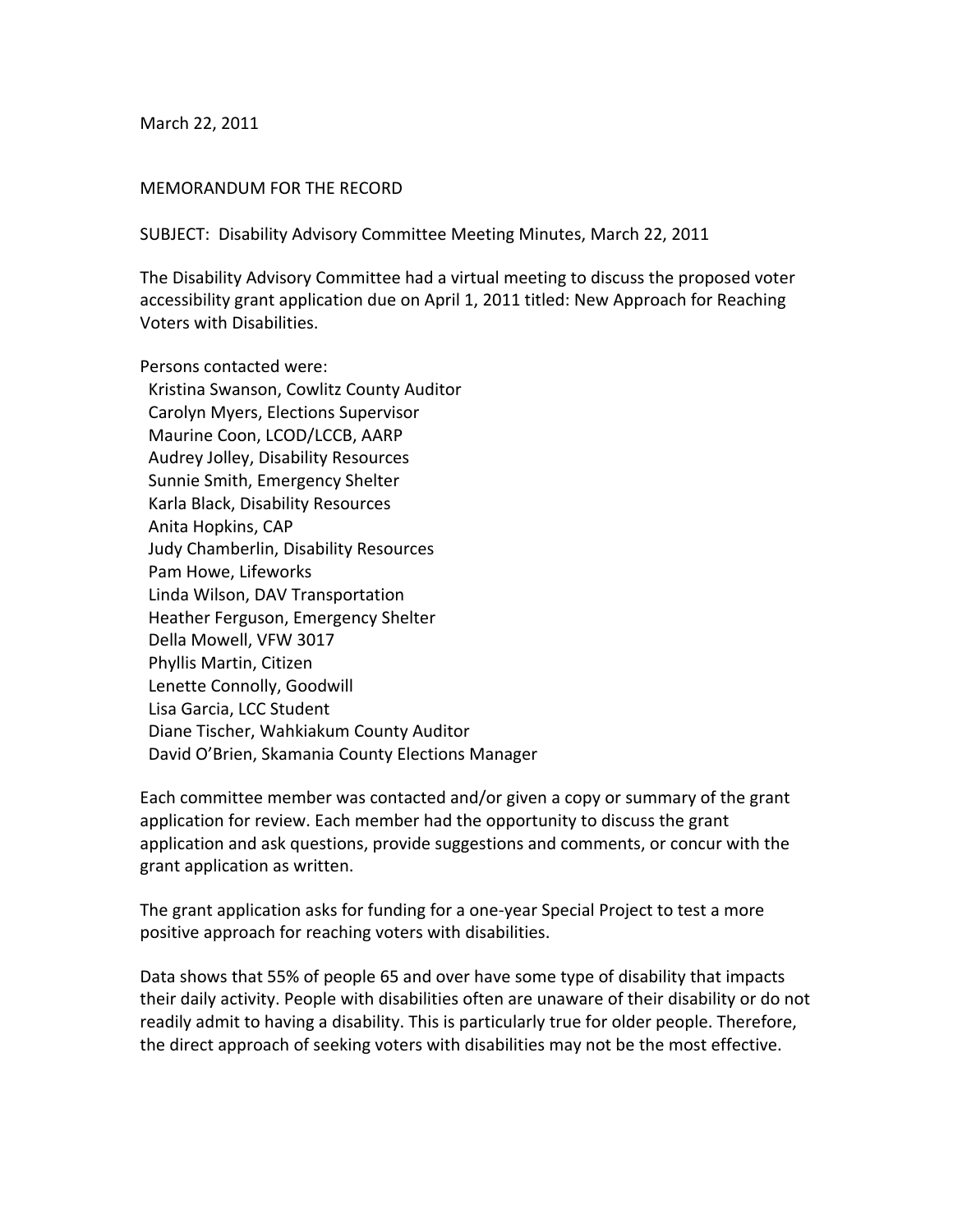This Special Project would test an indirect and more positive approach to identifying people who may need help with voting. The test approach would be to honor, recognize, and celebrate voters who have been voting in Cowlitz County for 50 years or more. As part of the celebration, we would invite family and friends, many of who would be people that are elderly and/or have a disability. A voter outreach staff member would discuss the importance of voting and positive difference these voters have made over their 50 years of voting. A member of our Disability Advisory Committee would be invited to participate in the celebration and give a testimonial on their voting experience and the aids available to help voters reach that 50 year voting mark. A member from the Agency on Aging and Disabilities, a community partner, would congratulate and address the group. We would demonstrate the eSlate, have brochures available that showcase our accessibility enhancements, and provide other information about upcoming elections. We would make it a meaningful event for the honorees and an educational event for all attendees.

The goals of the project are to:

‐ encourage elderly voters and voters with disabilities to register to vote if they have not already done so, and to vote;

‐ provide information on the accessibility enhancements made to help voters with disabilities vote privately and independently and other available resources,

‐ give voters a chance to vote a demonstration ballot on the eSlate and help make them more comfortable with the functions and controls;

‐ encourage elderly voters and voters with disabilities to join our Disability Advisory Committee so they can assist other voters who may need help,

 ‐cultivate and/or continue relationships with the activity directors of retirement/senior/nursing homes, Senior Centers, VFW, and other groups where senior and disabled voters reside or gather

‐ determine the success of this test approach and offer the test results to other counties.

The Disability Advisory Committee members were very excited to hear the approach to implementing a recommendation from the Disability Advisory Committee – to find a more positive way to reach voters with disabilities. The Committee members were optimistic that this approach will help us reach members of the community who would be more receptive to using our accessibility enhancements.

Several members stated they would be happy to participate in honoring the voters, and would be willing to give a testimonial and share their experiences with voting on the eSlate, the ease of use, and how voting on the eSlate can help voters vote privately and independently.

One member remarked that this approach would give us the opportunity to cast a broader net in an upbeat way, to not only find persons with disabilities, but also find voters who likely would benefit from these accessibility enhancements in the future. A member suggested that her organization and group of retired volunteers would be